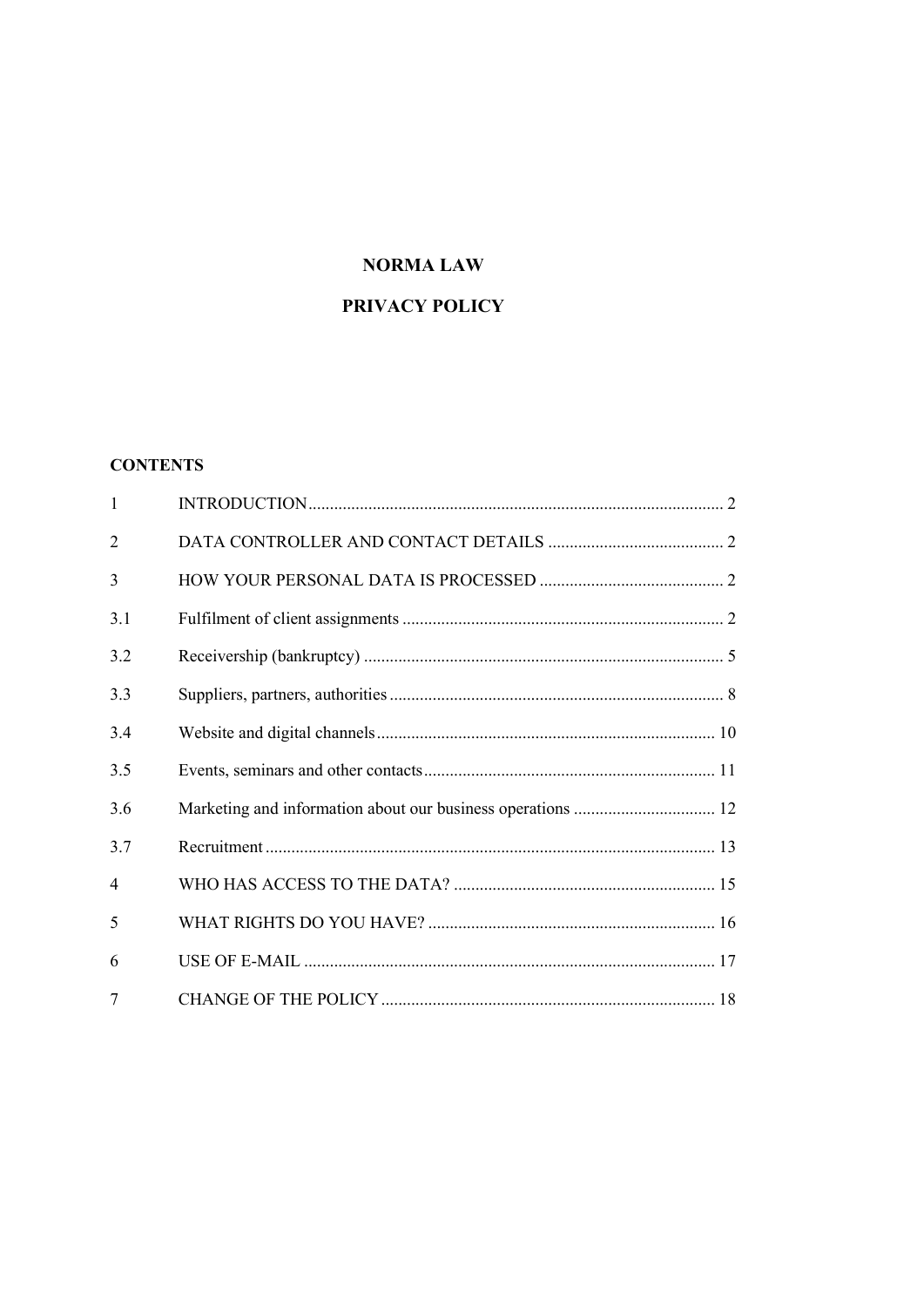# <span id="page-1-0"></span>**1 INTRODUCTION**

NORMA Law (as defined below) cares about your privacy and makes sure that your personal data is processed in a safe, correct and legal manner. NORMA Law has adopted this Privacy Policy to inform you about how we process your personal data. Should you in any way submit personal data to us at NORMA Law, we encourage you to read this Privacy Policy first.

# <span id="page-1-1"></span>**2 DATA CONTROLLER AND CONTACT DETAILS**

NORMA Law Advokater Handelsbolag, corp.no. 969796-6019, ("NORMA Law", "we" or "us") is the data controller for the personal data processing covered under this Privacy Policy. You are welcome to contact us at any time if you have any questions regarding our processing of your personal data. You can contact us by e-mail at goteborg@normalaw.se or by post at NORMA Law, Box 2259, 403 14 Gothenburg, Sweden. Our office is located at Parkgatan 49 in Gothenburg.

# <span id="page-1-2"></span>**3 HOW YOUR PERSONAL DATA IS PROCESSED**

<span id="page-1-3"></span>3.1 Fulfilment of client assignments

# **Whose personal data do we process?**

*Clients*: Natural person who is our client or who represents/is employed by our client. This includes partners and beneficial owners.

*Counterparties*: Natural person who is a counterparty or who represents/is employed by a counterparty. This includes partners and beneficial owners.

*Other natural persons* who have a connection to an assignment handled by NORMA Law, for example representatives of or employees of a partner, or a group company of the client or the counterparty. This can also be employees of companies that are to be sold or acquired, guarantors, experts, witnesses, employees of authorities, courts, banks, and auditors.

# **What personal data do we process?**

As a starting point, we save all the information that we receive within the scope of the assignment. We usually receive the information directly from you as a data subject or the client. We may also supplement and check the information against sources such as the civil status register, credit information companies and the companies register.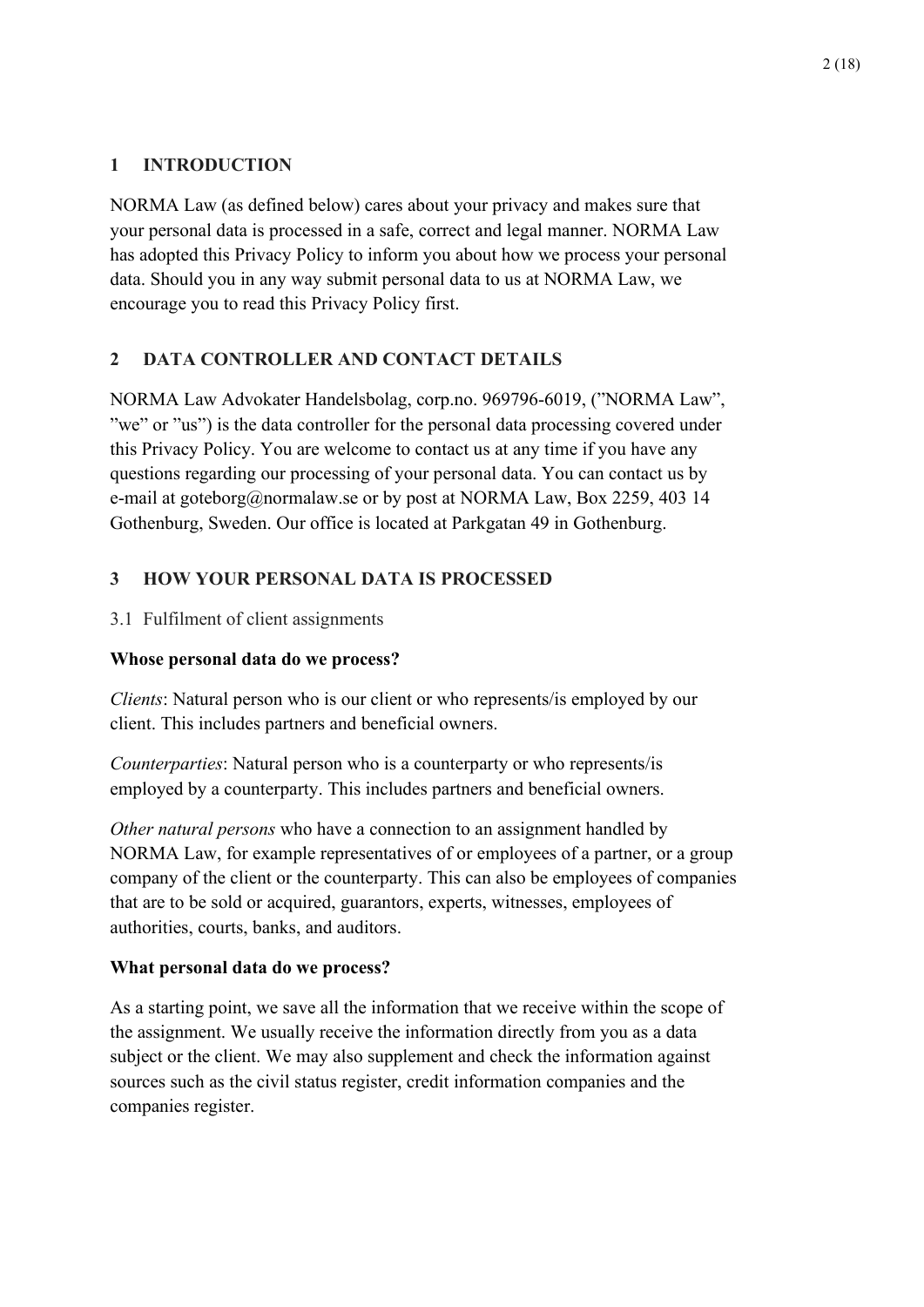### *Clients*

If the client is a natural person, we will process the name, social security number, address and contact details, information relating to a contract, financial situation (assets, income, expenses, liabilities), sex, nationality, civil status, information in communication (verbal, e-mail, letter), bank details and account details, transactions, type of case (jurisdiction), and all information relevant to the case/assignment in question, i.e. the course of events.

If the client is a legal person, the following data are usually processed regarding the client's employees/representatives: name, role/title, employer/client, contact details, information in communication (verbal, e-mail, letter), all information relevant to the case/assignment in question.

In some cases, information is also collected if the person is someone in a politically exposed position or is closely associated with such a person.

#### *Counterparties*

If the counterparty is a natural person, the same categories of data are usually processed as for a client who is a natural person, see above.

If the counterparty is a legal person, the same categories of information are usually processed as for a client who is a legal person, see above.

#### *Other natural persons*

Which categories of data are processed depends on the connection to the client case, e.g. name, role/title, employer/client, contact details, information in communication (verbal, e-mail, letter). If you are employed by a company that is to be sold or acquired, social security number, information about the employment contract, including income, benefits and other remuneration will also be processed.

#### **How do we collect personal data?**

From the client, from counterparties, from public information sources, from courts, from websites on Internet (e.g. the client's or the counterparty's website), from witness and from other relevant third parties in each case.

#### **Why and on what legal basis do we process your personal data?**

We process personal data for the main purpose of providing and conducting legal activities, carrying out client assignments in accordance with the client's instructions and with the laws and guidelines to which we as a law firm are subject. Your personal data will only be used to the extent necessary in each individual case to achieve this purpose.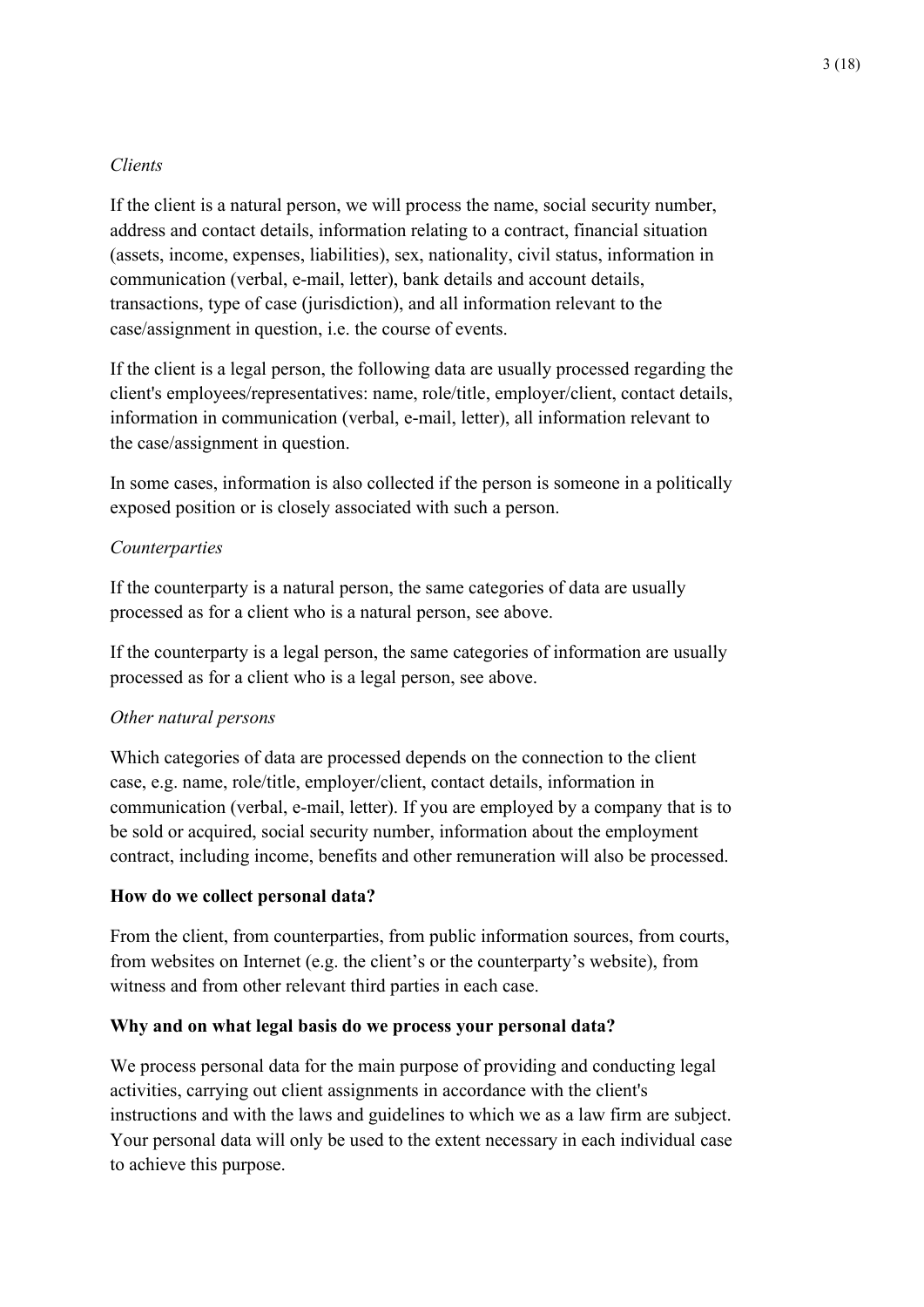# *Receiving, administering and performing the client assignment*

- Receive and administer assignment requests;
- Confirm the identity of the client and the counterparty;
- Check that there is no conflict of interest before we accept assignments (bias review);
- Carry out the assignment according to the client's instructions and act as legal representative for the client;
- Communicate with the client, administer meetings with relevant parties; and
- Manage and administer the assignment and the client relationship, including presenting results of the work, invoicing and handling payments/transactions.

In digital video conferences, video- and audio are processed if you have activated your webcam and microphone. All attendees of the video conference can see you and access your name. This processing is carried out in real time and is never recorded.

The processing is carried out on the basis of our legitimate interest (Article 6.1.f) to fulfil contractual obligations towards our client and to carry out the assignment according to the client's instructions. If our client is a natural person, his/her personal data will instead be processed on the basis of fulfilment of the agreement (Article 6.1.b). Processing is also carried out on the basis of our legitimate interest (Article 6.1.f) to fulfil obligations that we are subject to in accordance with the Swedish Bar Association's regulations.

# *Fulfilling obligations that we are subject to*

- In some cases, in accordance with the money laundering regulations, we process data within the framework of preventing, detecting, investigating or reporting money laundering or terrorist financing.
- For accounting purposes, such as preparing and maintaining accounting records in accordance with the Accounting Law.

The processing is necessary in order to fulfil legal obligations that we are subject to (Article 6.1.c).

# *Handling and defending legal claims, as well as safeguarding our rights provided by law or agreement*

Where applicable, your personal data will be processed in order that we can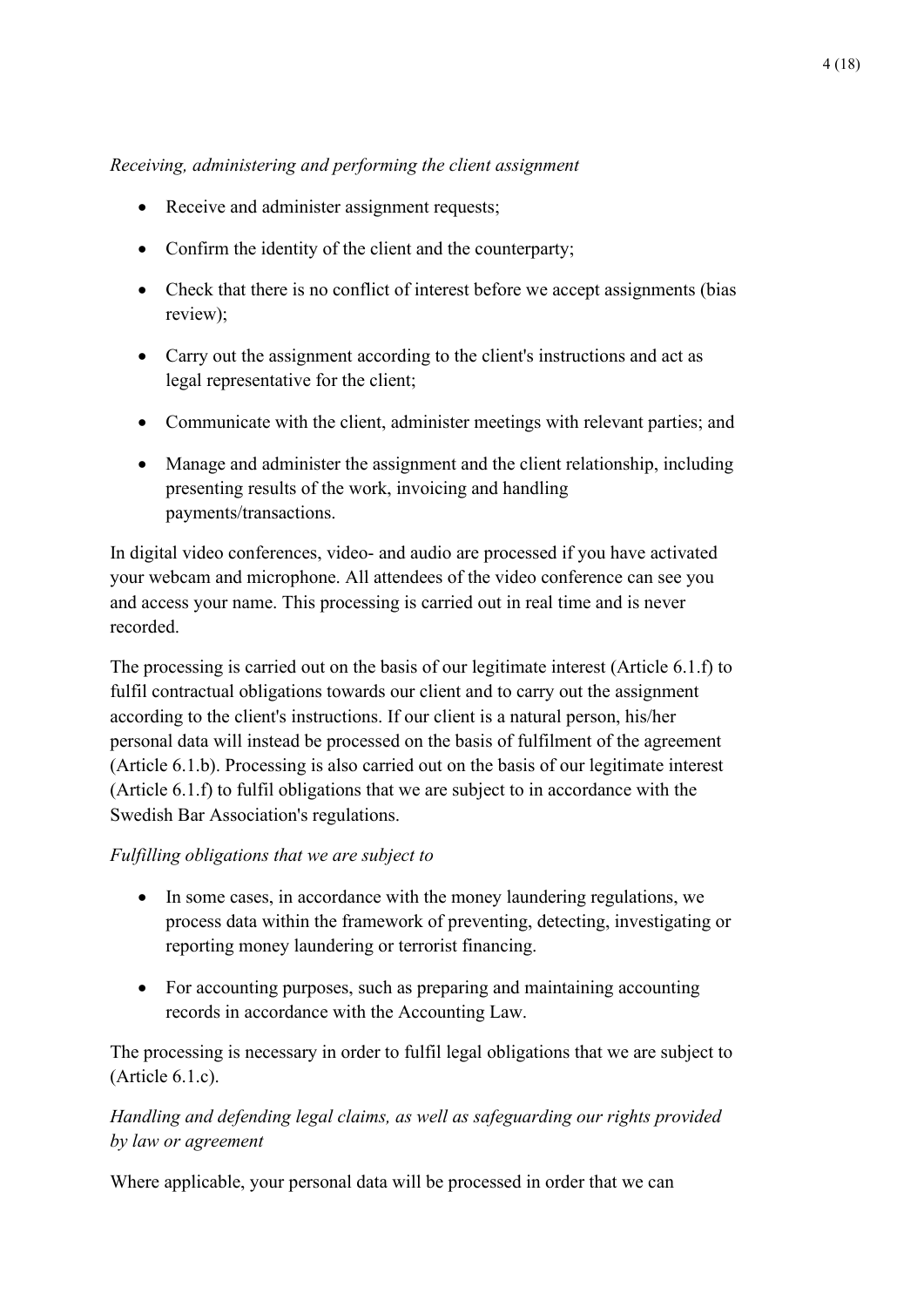- investigate and respond to a legal claim against NORMA Law, for example within the scope of a dispute with you or a third party;
- enforce and safeguard our legal and contractual rights, for example in connection with the recovery of claims; and
- investigate and ensure that we comply with obligations that we are subject to according to e.g. money laundering and data protection legislation, and the Bar Association's ethical regulations, etc. and defend ourselves against legal claims in this regard.

The processing is performed on the basis of our legitimate interest (Article 6.1.f) to handle and defend legal claims, as well as to safeguard our rights provided by law or agreement.

# *Evaluating our business activities and following up on the client relationship*

Personal data is also processed to compile collected statistics on, for example, client type, sales, and to carry out surveys in order to analyse and evaluate the business activities. In the statistics and reports that are created, personal data is used in aggregate from, and does not identify you as a person.

The processing is carried out on the basis of our legitimate interest (Article 6.1.f) to evaluate, improve and develop our business.

## **How long do we store your personal data?**

According to the Swedish Bar Association's rules, we are obliged to retain information relevant to an assignment for ten (10) years after the case is closed, or for a longer period if necessary. If a situation arises where we need to assert, defend or respond to a legal claim, the personal data may be used for this purpose during the aforementioned period.

Personal data processed for accounting purposes is stored for seven (7) years. According to current money laundering legislation, we store personal data for five (5) and up to ten (10) years.

# <span id="page-4-0"></span>3.2 Receivership (bankruptcy)

## **Who is responsible for your personal data?**

## *The law firm's NORMA Law operations*

NORMA Law is responsible for your personal data that the bankruptcy administrator processes in its role as administrator.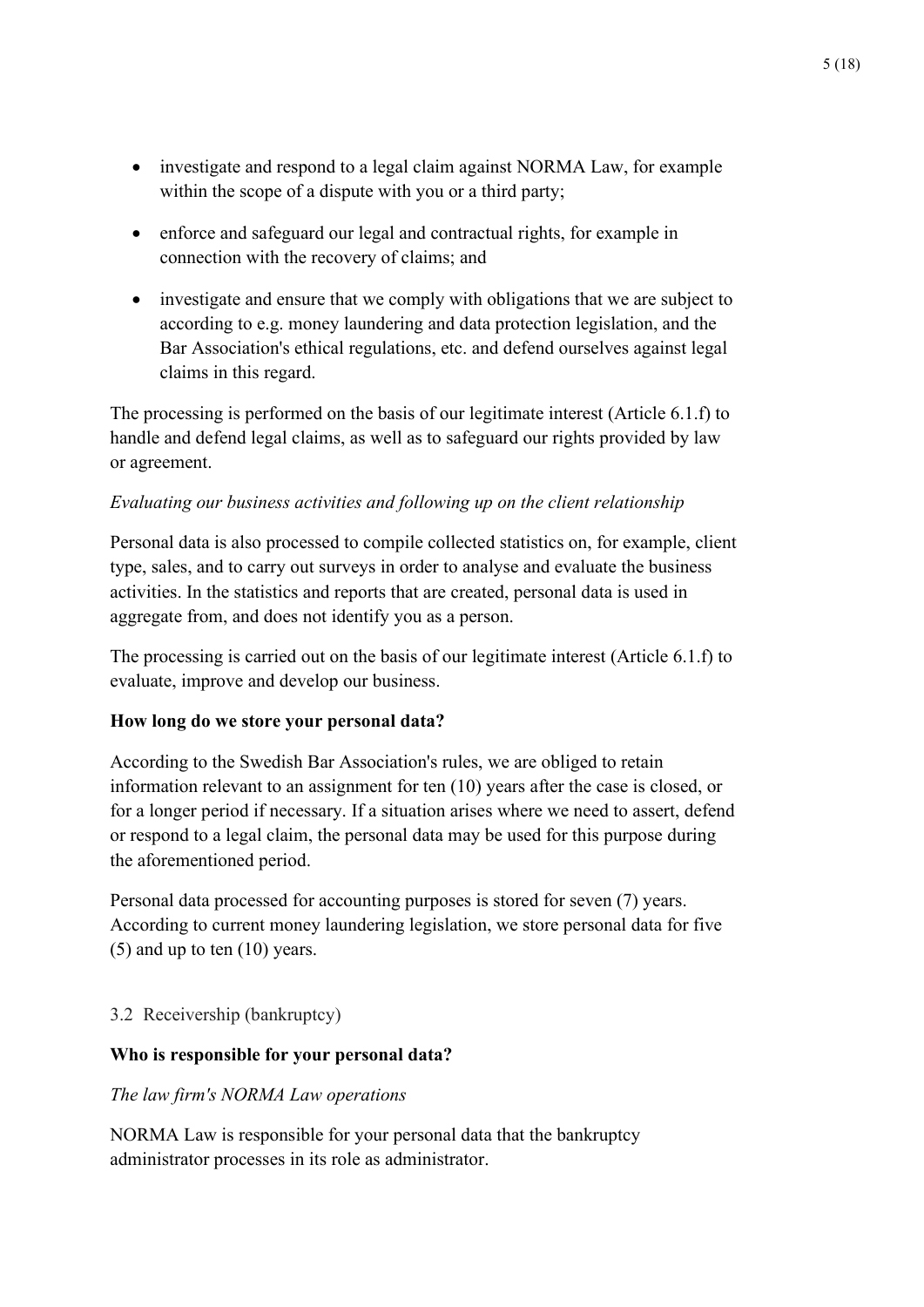### *The bankruptcy estate's operations*

The bankruptcy estate is responsible for your personal data that the bankruptcy administrator processes within the framework of the bankruptcy estate's activities and in its capacity as its representative.

### **Whose personal data do we process?**

We process personal data about the following categories of people:

*Representatives*, i.e. the natural persons who are representatives of legal persons who have gone bankrupt.

*Physical bankruptcy debtors*, i.e. natural persons who have gone bankrupt.

*Creditors*, i.e. natural persons who are representatives of creditors or natural persons who are creditors.

*Debtors*, i.e. natural persons who are representatives of debtors or natural persons who are debtors and who have debts to the bankruptcy debtor.

*Shareholders*, i.e. the natural persons who own shares in the bankrupt company or natural persons who are representatives of shareholders.

*Employees*, i.e. natural persons employed by the bankruptcy debtor.

*Guarantors*, i.e. natural persons who provide a guarantee.

*Customers*, i.e. natural persons who are customers or who are representatives of the customers of the bankruptcy debtor or the bankruptcy estate.

*Suppliers*, i.e. natural persons who are representatives of the bankruptcy debtor's or the bankruptcy estate's suppliers of various services.

*Auditors* or accounting consultants.

*The government*, i.e. natural persons who are representatives of the government, for example contact persons at the Swedish Enforcement Authority, the Swedish Tax Agency or the supervisory authority.

*Bank, i.e. natural persons representing banks.*

*Third party*, i.e. natural persons who own property in the bankruptcy debtor's possession (not third party property).

*Family members*, i.e. natural persons who may be, for example, parents, siblings, etc. to any party.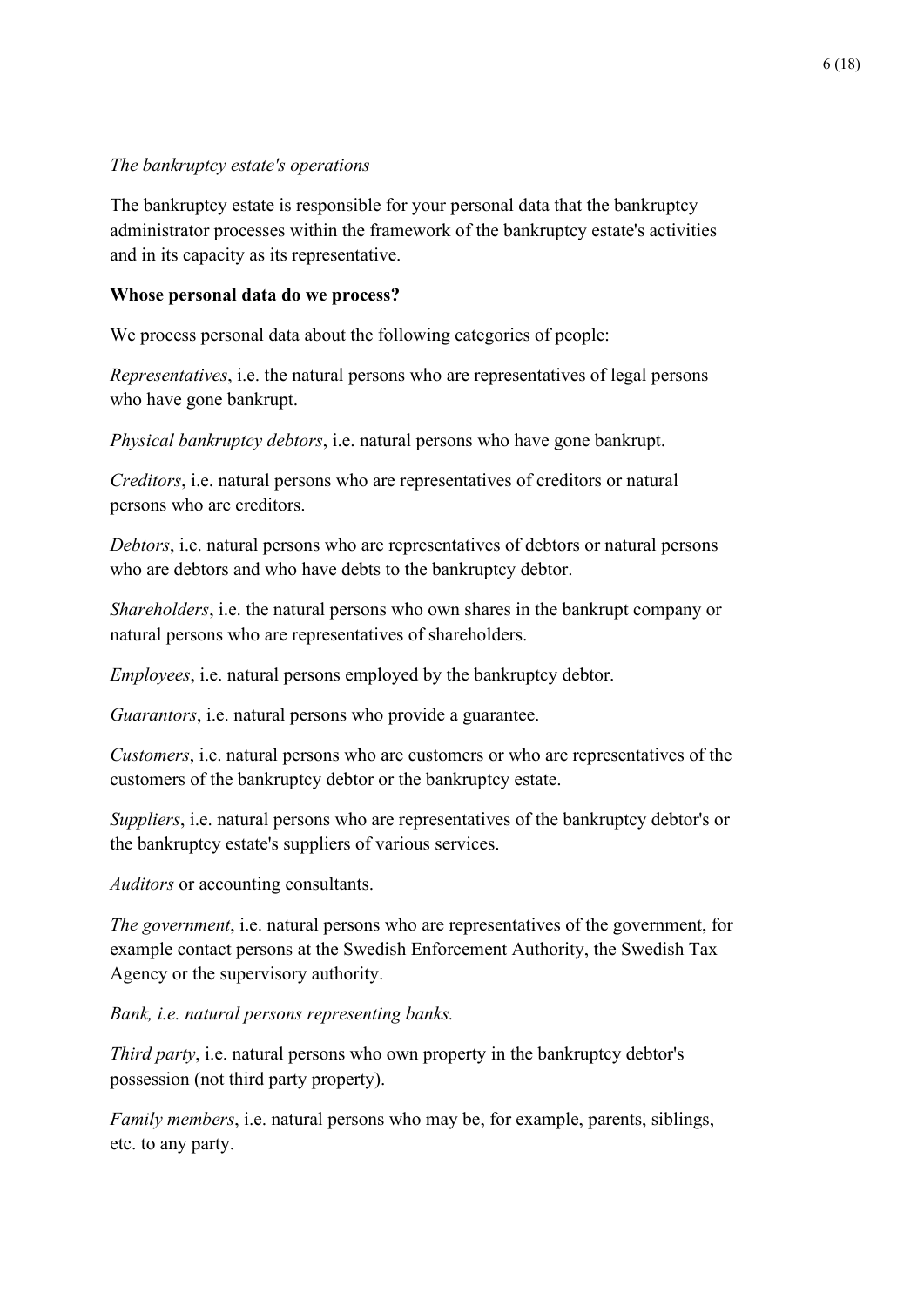#### **What personal data do we process?**

We may process the following personal data about you: name, social security number, contact information, land register number, vehicle registration number, IP number, bank details, salary information, union membership, health data, and other information relevant to the matter that appears in the individual case.

#### **How do we collect personal data?**

From the bankruptcy estate, from counterparties, creditors, debtors, from public information sources, from courts, from websites on Internet (e.g. the client's or the counterparty's website), from witness and from other relevant third parties in each case.

#### **Why and on what legal basis do we process your personal data?**

In order to be able to conclude, handle and perform agreements with you as a creditor, debtor, supplier, customer, auditor or accounting consultant, employee or bank, we collect and process personal data regarding you. The legal basis for our processing of your personal data is that it is necessary in order to fulfil an agreement with you or to take measures before such an agreement is concluded.

In the event that you are a representative or contact person for any of the abovementioned categories of data subjects, the legal basis for our processing of your personal data is a weighing up of interests, i.e. that the processing is necessary for a purpose that relates to our legitimate interest in maintaining and fulfilling commitments in contractual relations. If you do not provide the personal data that we request, we will not be able to fulfil commitments to you or the organization you represent.

Some personal data may also be processed because we have a legal obligation to fulfil, for example personal data resulting from the bankruptcy estate's accounting obligation, obligation to create a bankruptcy estate register, or other obligations that we are subject to by law.

In order to perform the duty as bankruptcy administrator to ensure that the bankruptcy estate is managed correctly and in accordance with the assignment given to the bankruptcy administrator, personal data may be collected and processed if the processing is necessary in order to perform a task of public interest. For example, it is the responsibility of the bankruptcy administrator, as a representative of the bankruptcy estate, to ensure that creditors of the bankruptcy debtor are not disadvantaged and that the distribution of any assets is performed correctly.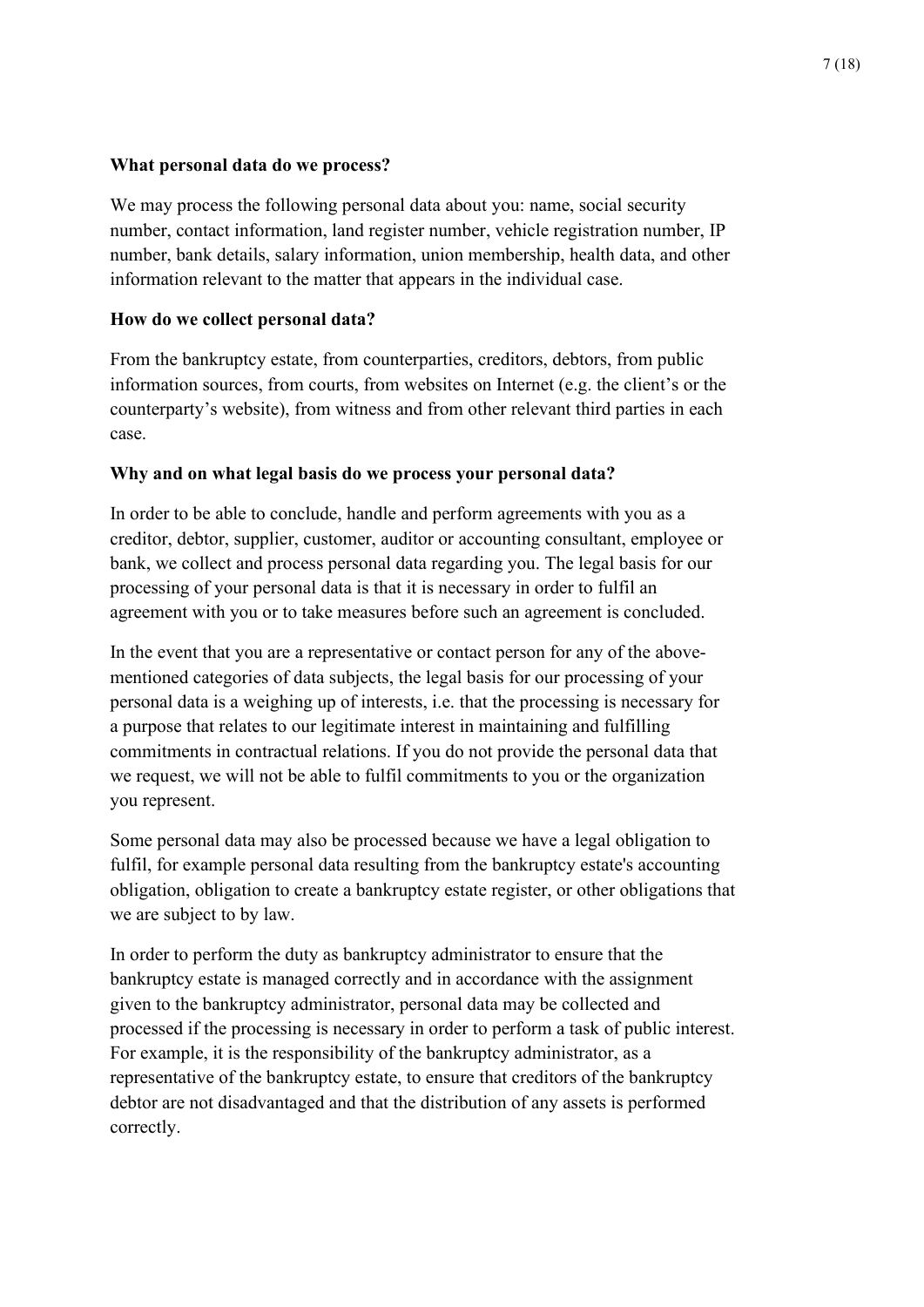NORMA Law also collects and processes personal data regarding you for the purpose of performing the assignment given to a bankruptcy administrator at NORMA Law. The processing is necessary in order to perform a task of public interest or as a part of the exercise of authority that the handling of bankruptcy cases may involve, for example wage payment guarantee decisions regarding employees of the bankruptcy debtor.

In digital video conferences, video- and audio are processed if you have activated your webcam and microphone. All attendees of the video conference can see you and access your name. This processing is carried out in real time and is never recorded.

#### **How long do we store your personal data?**

We never store personal data longer than necessary with regard to the purposes of the processing. We therefore regularly sort through stored personal data and delete the data that is no longer needed.

We may need to store personal data for a longer period, among other things to administer any guarantees, limitation periods, to comply with legal requirements, administrative decisions and handle legal claims that may be directed against NORMA Law, the bankruptcy debtor and the bankruptcy estate. We need to store personal data for up to 10 years in accordance with the Swedish Bar Association's guidelines.

#### <span id="page-7-0"></span>3.3 Suppliers, partners, authorities

#### **Whose personal data do we process?**

Natural person who represents or is employed by a supplier or partner of NORMA Law, or an authority NORMA Law is in contact with.

#### **What personal data do we process?**

We usually process name, role/title, employer/client/authority, contact details, information in communication (verbal, e-mail, letter) and in agreements.

#### **How do we collect personal data?**

From you or the organisation you represent.

#### **Why and on what legal basis do we process your personal data?**

In connection with the business relationship between NORMA Law and the organisation you represent, we will process your personal data in order to: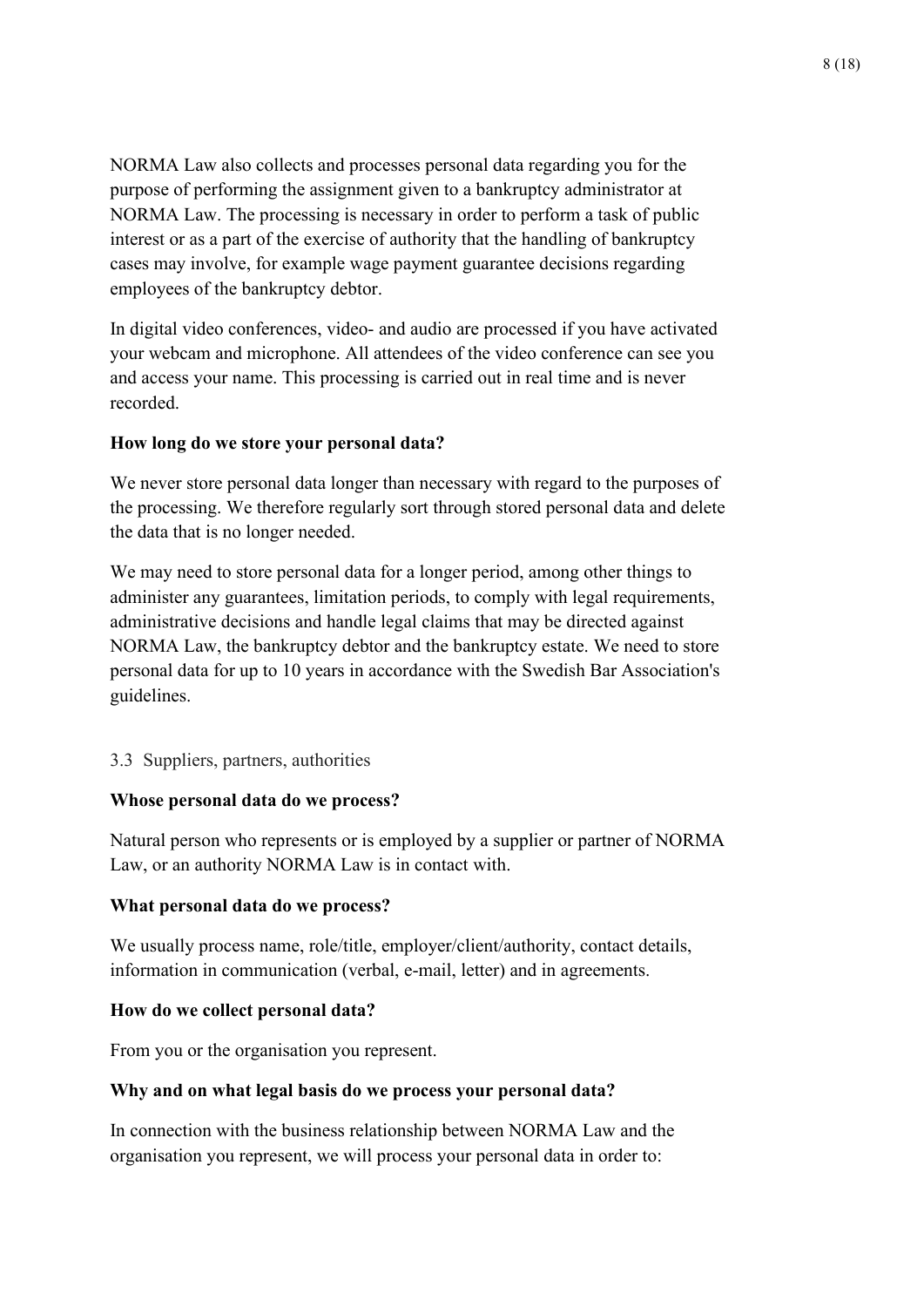- Enter into agreements with you or the company/organisation you represent. This includes confirming your identity and your right to represent the company/organisation;
- Administer the relationship including communicate with you as a contact person, administer meetings and follow up on the matter/delivery;
- Make use of the services or goods purchased in the intended manner, e.g. for the purpose of receiving delivery of the products, use customer support including complaints; and
- Handle invoices and payments.

In digital video conferences, video- and audio are processed if you have activated your webcam and microphone. All attendees of the video conference can see you and access your name. This processing is carried out in real time and is never recorded.

The processing is carried out on the basis of our legitimate interest (Article 6.1.f) to be able to administer the agreement, the contractual relationship, fulfil our contractual obligations and safeguard our contractual rights.

As for employees of authorities, your information is processed in order to (i) communicate with the authority e.g. in specific cases/matters, and (ii) report correctly and otherwise fulfil obligations/take measures necessary to comply with law or safeguard legal rights or for the case in question.

Where applicable, your personal data may be present on such documentation that we need to store for accounting purposes. The processing is then carried out on the basis that it is necessary in order to fulfil a legal obligation (Article 6.1.c) that we are subject to.

Where applicable, your personal data may need to be processed in order for us to assert, investigate, respond to or defend ourselves against a legal claim. For example, in the context of a dispute with your employer. The processing is carried out on the basis of our legitimate interest (Article 6.1.f) to handle and defend legal claims, as well as to safeguard our rights provided by law or agreement.

## **How long do we store your personal data?**

The personal data is stored as long as the contractual relationship between NORMA Law and your employer/client lasts and for a period of three years thereafter. If a situation arises where we need to assert, defend or respond to a legal claim, the personal data may be used for that purpose and for an extended period, but not longer than 10 years. Personal data processed for accounting purposes will be stored for 7+1 years.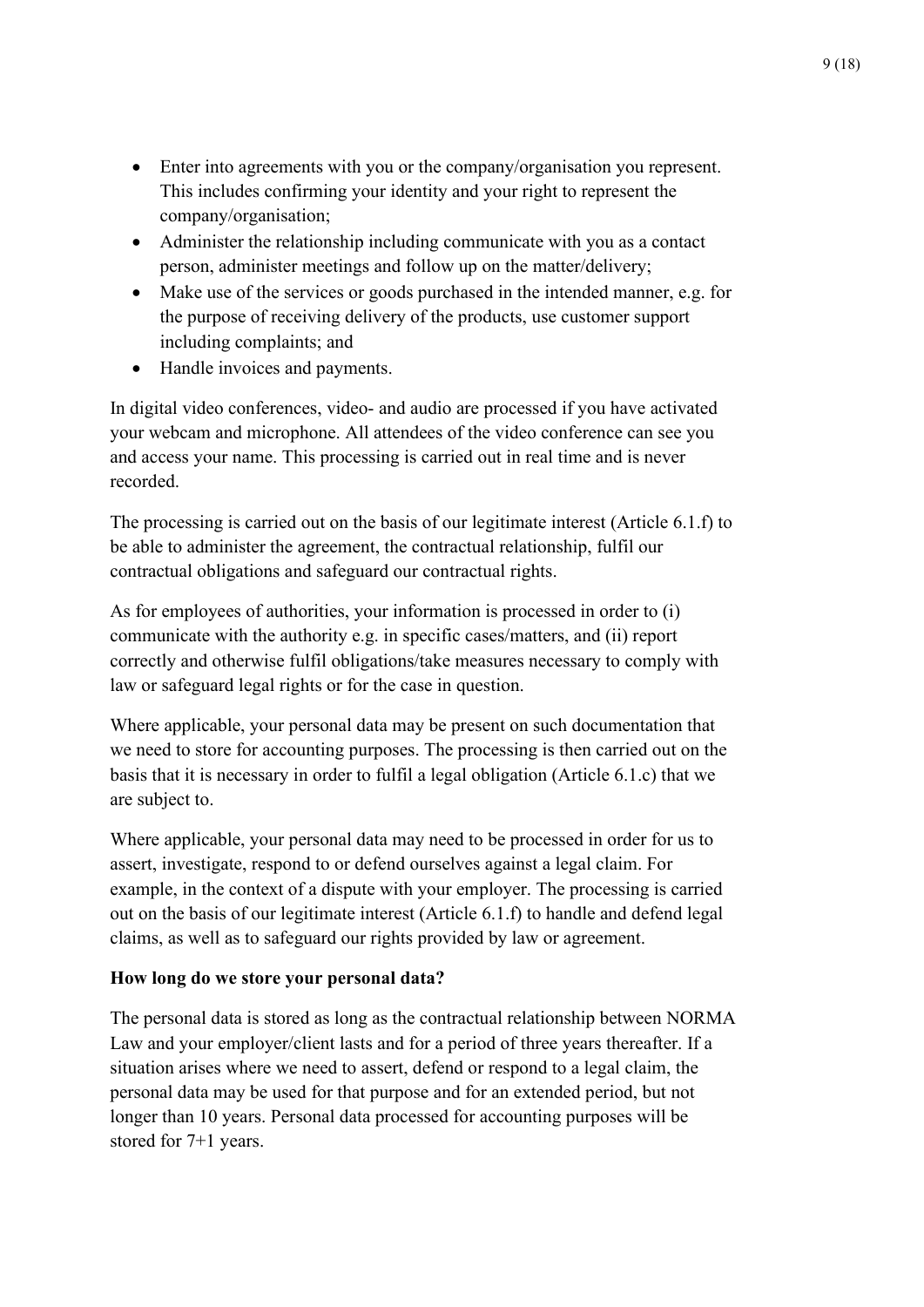# <span id="page-9-0"></span>3.4 Website and digital channels

# **Whose personal data do we process?**

Visitors of NORMA Law's website "www.normalaw.se", and our social media pages.

# **What personal data do we process?**

Electronic identification data, cookies, but also the information that you actively provide such as name and e-mail. The collection takes place in connection with your visit to the website. Your own browser and device settings influence what information we may collect from your visit.

On our social media channels we process data that you provide to us, e.g. name email address, picture, video clip, username, and information in your comments and posts on our pages.

# **Why and on what legal basis do we process your personal data?**

NORMA Law's website and social digital channels are communication channels through which we can provide information about our business, our lawyers, events and seminars that we will arrange or participate in. The channels also make it possible for interested parties to contact us, sign up for newsletters and events/seminars.

NORMA Law is responsible for posts we publish ourselves and for posts other users publish on our social media pages/channels. Your public activity in our social channels (such as sharing or commenting on a post) can be seen by anyone who has access to the page in question and can be shared further by them. Other members and visitors of our pages can find and see your publicly posted content, incl. your name and picture.

We reserve the right to delete posts and comments that in our opinion are offensive, aimed at marketing other activities, involve copyright infringement, criminal activity or cause NORMA Law to process personal data in violation of applicable data protection laws.

The legal basis is NORMA Law's legitimate interest to enable the use of the communication channels as intended, and in informing about our business and answering incoming questions, as well as maintaining relationships with clients and stakeholders, creating new ones, or regaining previous ones.

## **How long do we store your personal data?**

See our Cookie Policy. Public posts and activities in our social media channels are saved as long as we believe that it is relevant content for the channel in question.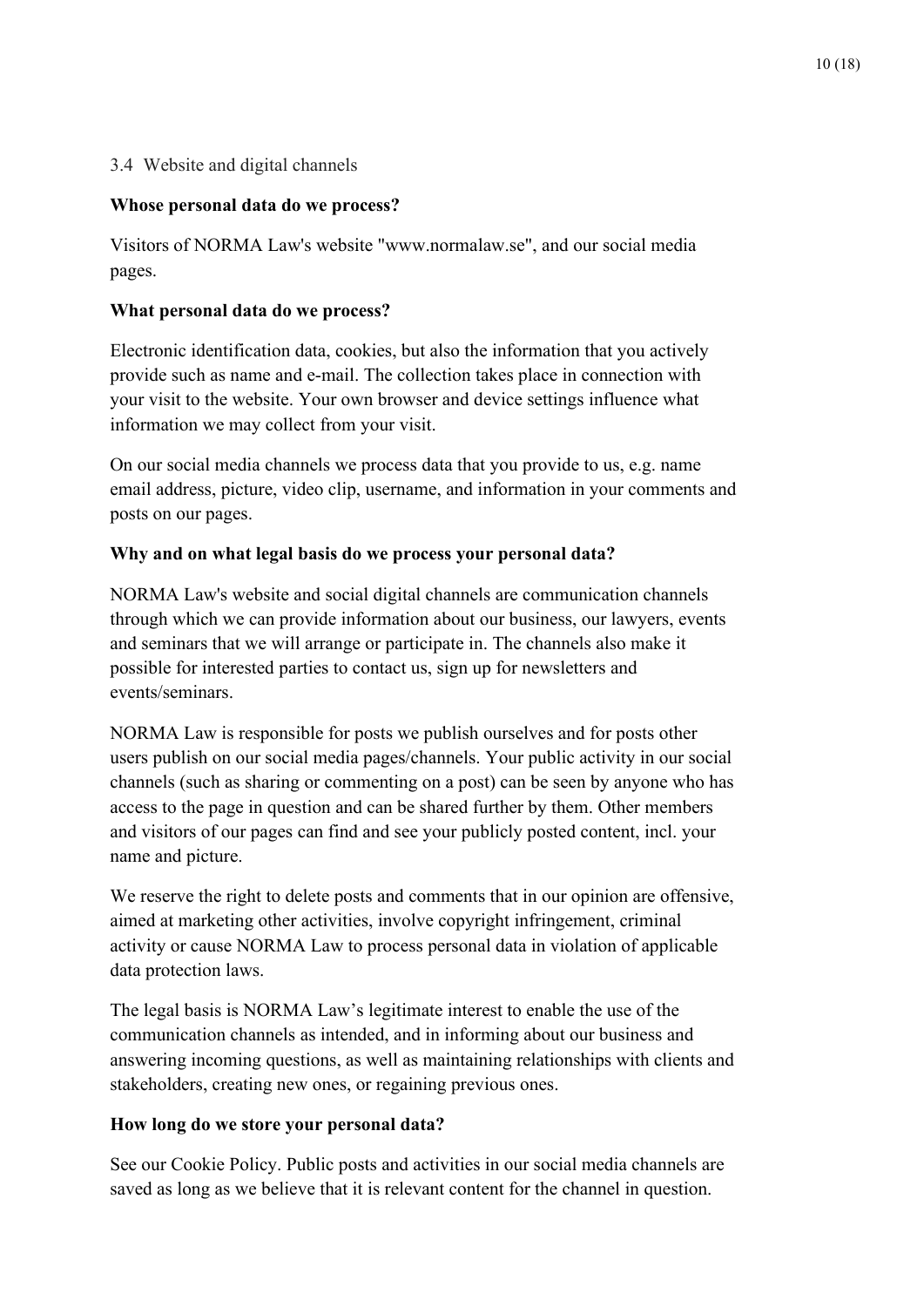We will always delete your personal data on our social media if you request it.

#### <span id="page-10-0"></span>3.5 Events, seminars and other contacts

#### **Whose personal data do we process?**

The natural persons who register for and participate in events that NORMA Law arranges or participates in. Natural persons who in some other way come into contact with one of the law firms, for example at conventions, through participation in investigations, via communication channels and via e-mail.

#### **What personal data do we process?**

Name, role/title, employer/client, contact details, food preferences, information in communication (letter, e-mail, verbal), image and sound recording, history log regarding the event/seminar, and how you registered. We also process history logs about which mailings we sent you if you responded to the evaluation (not the answers you have given).

#### **How do we collect personal data?**

From you.

## **Why and on what legal basis do we process your personal data?**

#### *Events and seminars*

If you register for an event or seminar organized by NORMA Law, we will process your personal data in order to administer your participation and arrange the event; and to evaluate and follow up on how it went. This includes drawing up lists of participants, sending out information regarding the event, ordering food, and conducting surveys. During the event, we may document via images and video for the purpose of providing information about our business operations via our communication channels. The processing is carried out on the basis of our legitimate interests (Article 6.1.f) to market and provide information about our business operations, to develop and improve business activities and to maintain the business relationship we have with you.

#### *Communication in connection with enquiries*

If you contact us through our digital communication channels, letters or e-mails, we must collect and store personal data. The purpose of the processing is to handle and answer enquiries related to our business operations. The processing is carried out on the basis of our legitimate interest (Article 6.1.f) in answering incoming questions and conducting our business. Certain enquiries may also be processed for our legitimate interest in following and demonstrating that we comply with the laws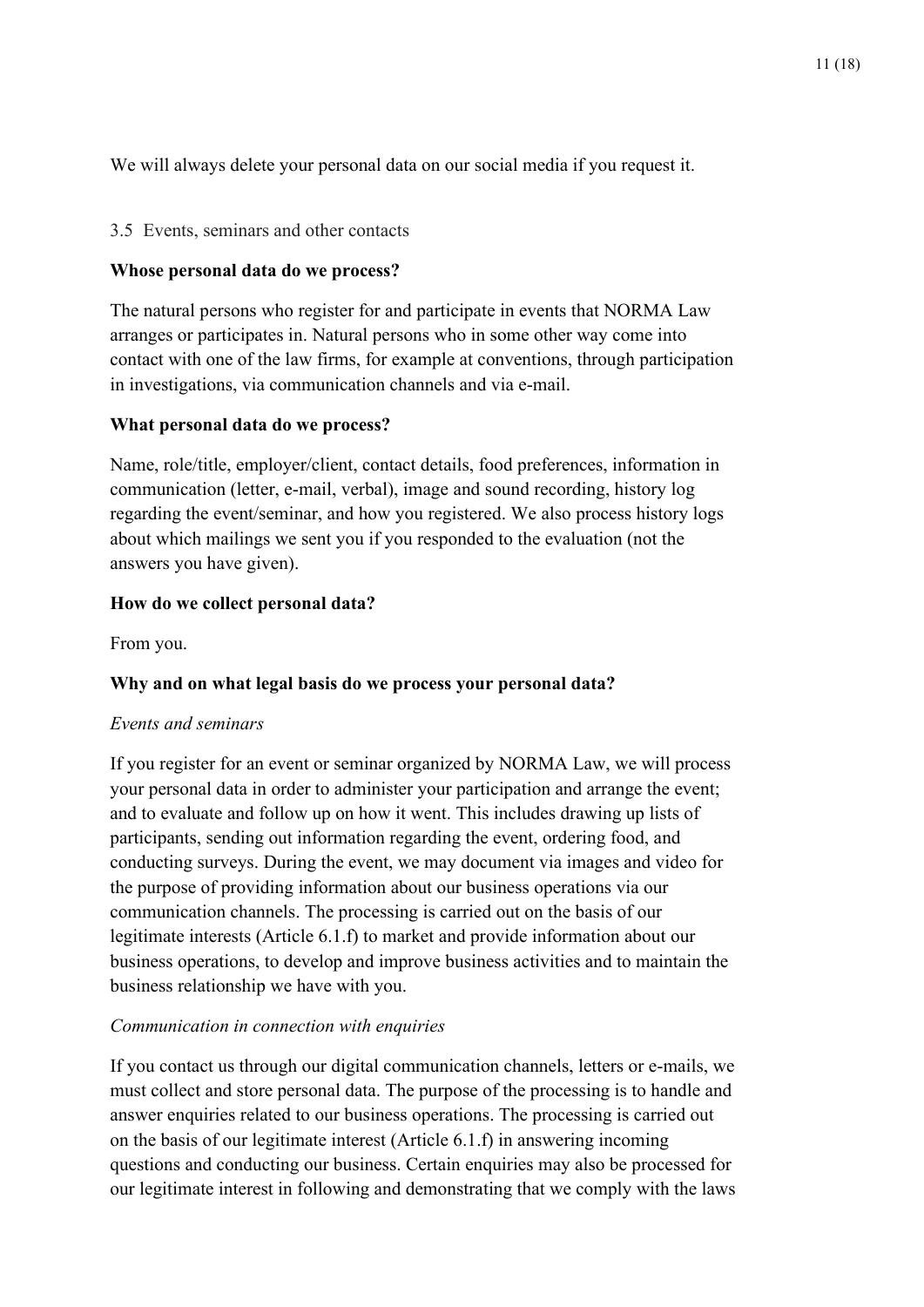and regulations to which we are subject, such as issues relating to the exercise of data subject rights under data protection laws.

### **How long do we store your personal data?**

The data will be saved for one year from your most recent participation. Food preferences are deleted immediately after the event. Images and videos that you appear in are deleted after a maximum of three years (note that if the material has been published in digital channels, we no longer have control over the deletion). If you have given consent to the processing, the period of time you have agreed to apply instead, or until you withdraw your consent.

Communication in connection with enquiries is NORMA Law will be deleted six (6) months after the question has been answered. If we consider the communication necessary in order to defend legal claims, to demonstrate that we have complied with a legal obligation, or to protect our legal rights, the storage period will be extended to the time required, but to a maximum of ten (10) years.

<span id="page-11-0"></span>3.6 Marketing and information about our business operations

#### **Whose personal data do we process?**

Natural persons with whom we have or have had a business relationship, such as representatives or employees of existing, former or potential clients, participants at events or seminars, or whose details we have received at conferences/events, and those who have signed up to our newsletter.

## **What personal data do we process?**

Name, contact details, client type, role/title, employer/client, in some cases history logs about which newsletters/mailings we sent you.

#### **How do we collect personal data?**

From you, and as generated during our use.

#### **Why and on what legal basis do we process your personal data?**

Your personal data is processed for the purpose of direct marketing and to inform you, in your professional role, about our business operations, such as which services we offer, our lawyers' experience, and to provide other information about the activities we organize or participate in. This includes, for example, sending out information such as newsletters and invitations via digital channels and e-mail, as well as analyzing, measuring and following up a marketing activity. The processing is carried out on the basis of our legitimate interests (Article 6.1.f) in marketing and providing information about our business operations, developing and improving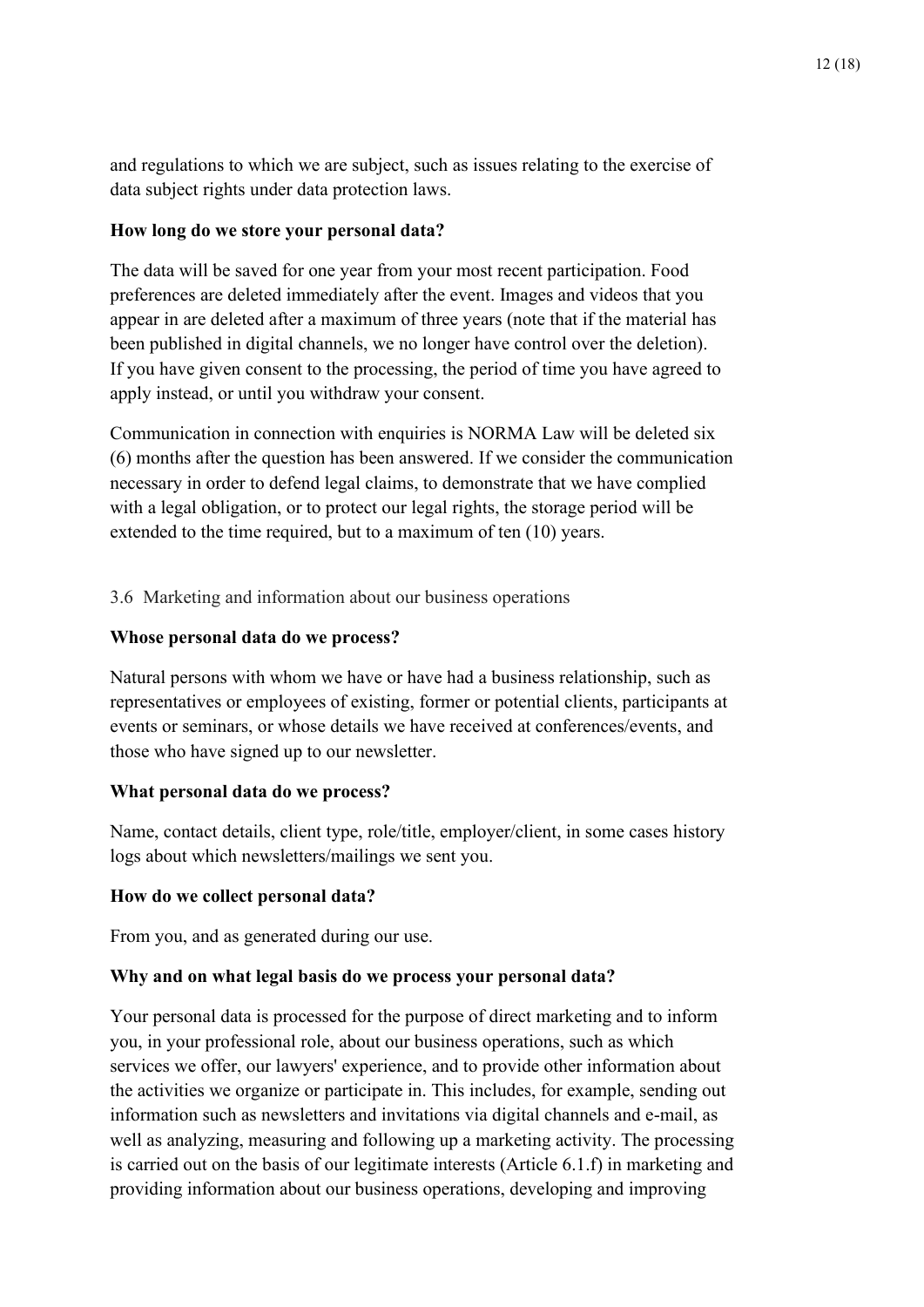business activities and maintaining the business relationship we have. If you have signed up for newsletters the legal basis is Article 6.1.b. (contract). In some cases, consent is obtained for the above purposes and the use of electronic marketing.

#### **How long do we store your personal data?**

For the above purposes, your personal data is processed for one year from the time when (i) the business relationship or client relationship between your employer and NORMA Law ends; or (ii) your most recent participation in a seminar or event. If you have given consent to the processing, the period of time you have agreed to apply instead, or until you withdraw your consent. You always have the right to refuse further direct marketing; you can do this by following the instructions on unsubscribing in the message or by contacting us.

## <span id="page-12-0"></span>3.7 Recruitment

# **Whose personal data do we process?**

Natural person applying for a job or internship with NORMA Law.

# **What personal data do we process?**

The information you provide to us in connection with the application, usually: name, social security number, address and contact details, image, education, professional experience, grades, other skills and qualities and something about yourself, all information in communication such as e-mail and dialogue in our recruitment system. If you apply using your Facebook or LinkedIn account, we also collect your profile picture, e-mail address and a summary of your registered information in the account. We also keep internal notes in connection with interviews and make a judgment in relation to the position applied for. We may process information about health and ethnicity if you provide such information yourself. We do not use processes that involve automatic decision-making.

If you submit your application via our external recruitment system, we also collect electronic identification data such as IP address, data created by cookies e.g. time of your visits, navigations on the website, choices/actions you make and information about the source (website history), and type of device you use. This may be combined with information in your registered profile.

## **How do we collect personal data?**

From you, your references (if any), publicly available information on Internet e.g. LinkedIn, we may check your information against public information sources, the Swedish Bar Association, and the University you graduated from.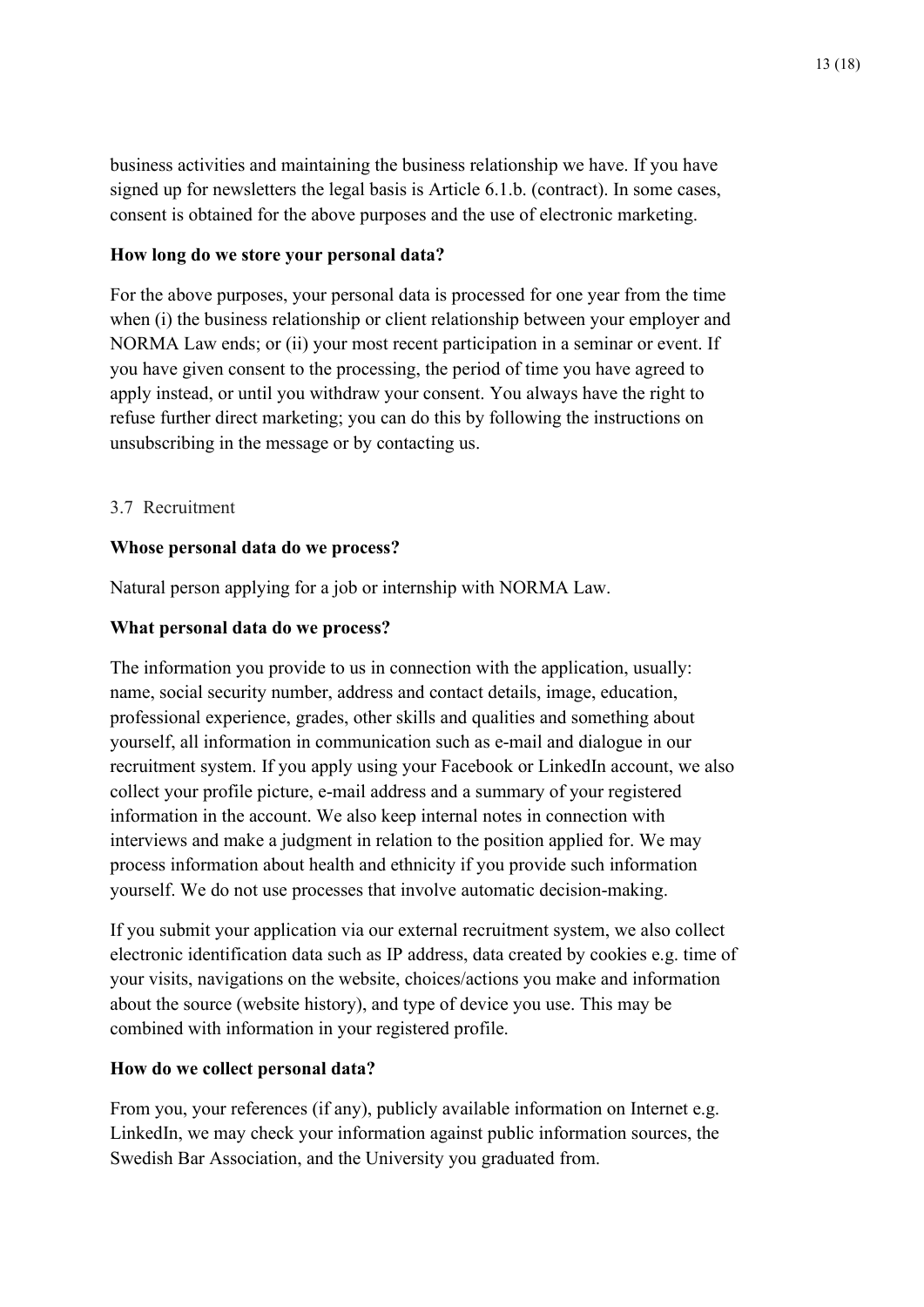#### **Why and on what legal basis do we process your personal data?**

Your personal data needs to be processed in order for us to be able to recruit employees to the business. Within the scope of the recruitment process, your information is processed for the following purposes:

- Managing the recruitment process, including administering application documents and booking interviews;
- Evaluating and assessing the candidate in relation to the position in question;
- Contact the references you provided and check your information against other sources (such as the University you graduated from and your references);
- Communicating with the candidate and providing information about employment; and
- If you have submitted a spontaneous application (i.e. not to a specific position), your application will be saved to provide information and consider your application the next time we are hiring.

We have assessed that it is in the interests of both NORMA Law and the jobseeker that the personal data is processed for recruitment purposes. The processing is carried out on the basis of our legitimate interest (Article 6.1.f) to recruit employees and to simplify/increase the efficiency of the recruitment process.

If you submit the application via our digital recruitment platform, we may also obtain your consent to process your data in order to create a candidate bank through which we can inform you about vacancies with us on an ongoing basis. We save information from previous recruitment processes that you have been involved in. The processing is carried out on the basis of your consent (Article 6.1.a).

If our digital platform is used, electronic identification data is also processed for analysis and statistical purposes by linking analytical tools from Google to the platform. The purpose is to understand how candidates find NORMA Law, and to analyze, measure and follow up a job advertisement. The processing is carried out on the basis of our legitimate interest (Article 6.1.f) to develop and improve our recruitment. The processing takes place at an aggregate level but can in some cases identify a candidate.

We also process your personal data for the purpose of defending and responding to a legal claim, but also to safeguard our legal rights, for example in the context of a discrimination case, or an employment law case such as in a case of pre-emption rights or re-employment. The information is stored for two years for this purpose.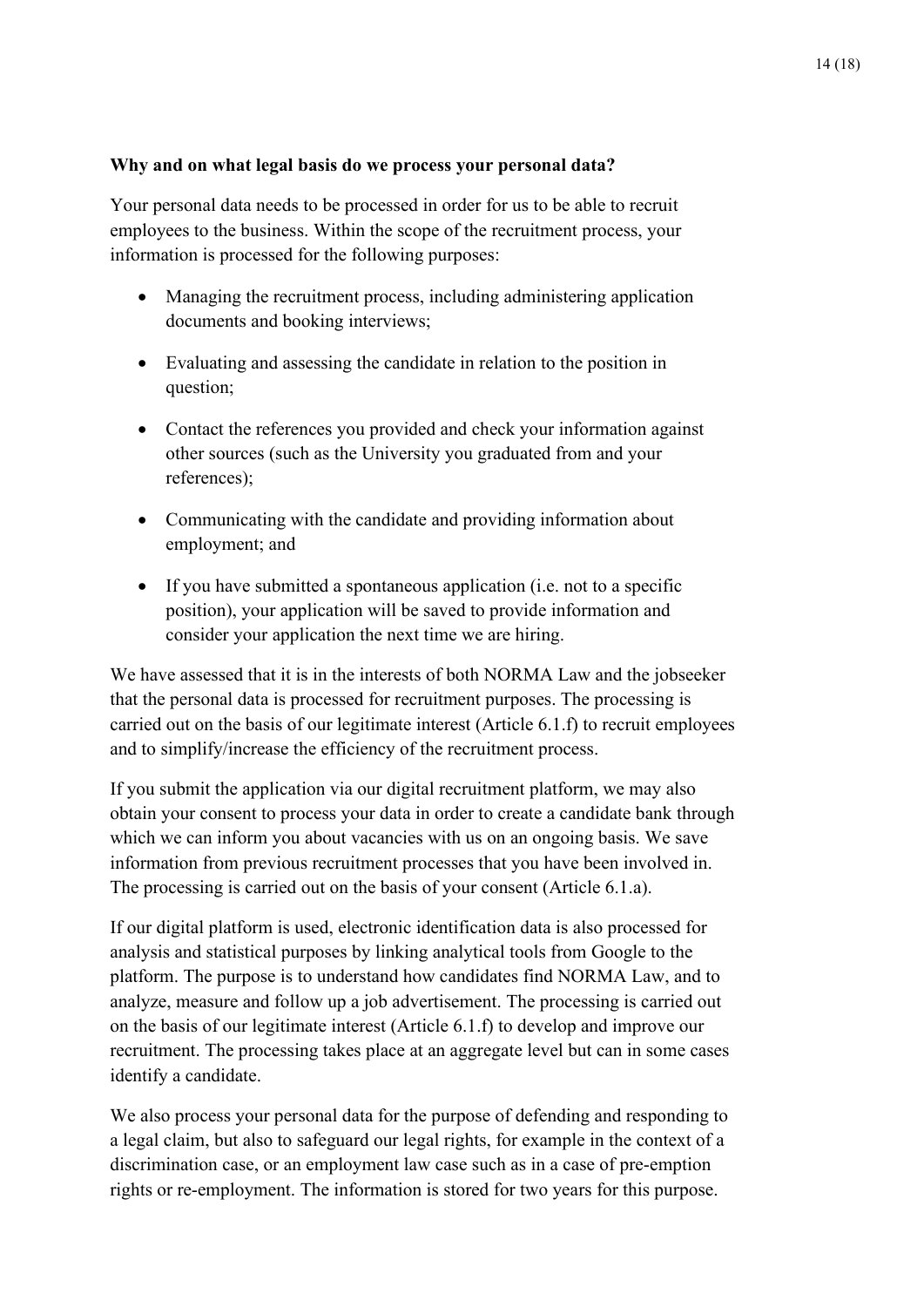#### **How long do we store your personal data?**

Your personal data is stored for six (6) months from the most recent job you applied for. Your data is thus stored until the job you applied for has become a permanent employment position. If you have given your consent to the processing, the data is instead stored for two (2) years from when you last gave your consent.

## **Aggregated data (non-identifiable personal data)**

We may share aggregated data with third parties. In such cases, the aggregated data has been compiled from information collected via the service and may, for example, include statistics on Internet traffic or the geographical location where the service is used. The aggregated data does not contain any information that can be used to identify natural persons and is therefore not considered personal information.

## <span id="page-14-0"></span>**4 WHO HAS ACCESS TO THE DATA?**

We do share your personal data with our employees and certain third parties in order to conduct our business. Namely:

- a) Authorities, courts, counterparties, debtors, creditors, other lawyers, advisors, consultants, and insurance companies. Examples of situations where your personal data may be shared to these categories of recipients are when such a measure is required in order to: comply with law; carry out our assignment; collect and control information and evidence; follow a request or a decision from an authority or a court; follow the client's request; comply with the rules of the Swedish Bar Association; or when this is required in order to serve an interest that we consider legitimate i.e. our clients.
- b) Service providers, especially server- and data storage/hosting provider; e-mailand communication (incl. video meetings) modules/software; other software providers; recruitment platform; and our provider for IT maintenance and support. Sharing personal data with this category of recipient is necessary for us to be able to: use digital tools in the business; receive and send information; hold and attend to digital meetings; and protect all information in the business incl. personal data (information security).
- c) Banks in order to make or receive transactions/payments.
- d) Auditors in connection with an audit.
- e) In some cases our insurance company, legal advisor and authorities if necessary to enforce and safeguard our legal and contractual rights.
- f) We use social plugins on the website. This means that we have integrated content from a social network onto our website, which can in some cases relate your use of and visit to our website to your account in the network (provided you have an account). Content from the social network can be displayed on our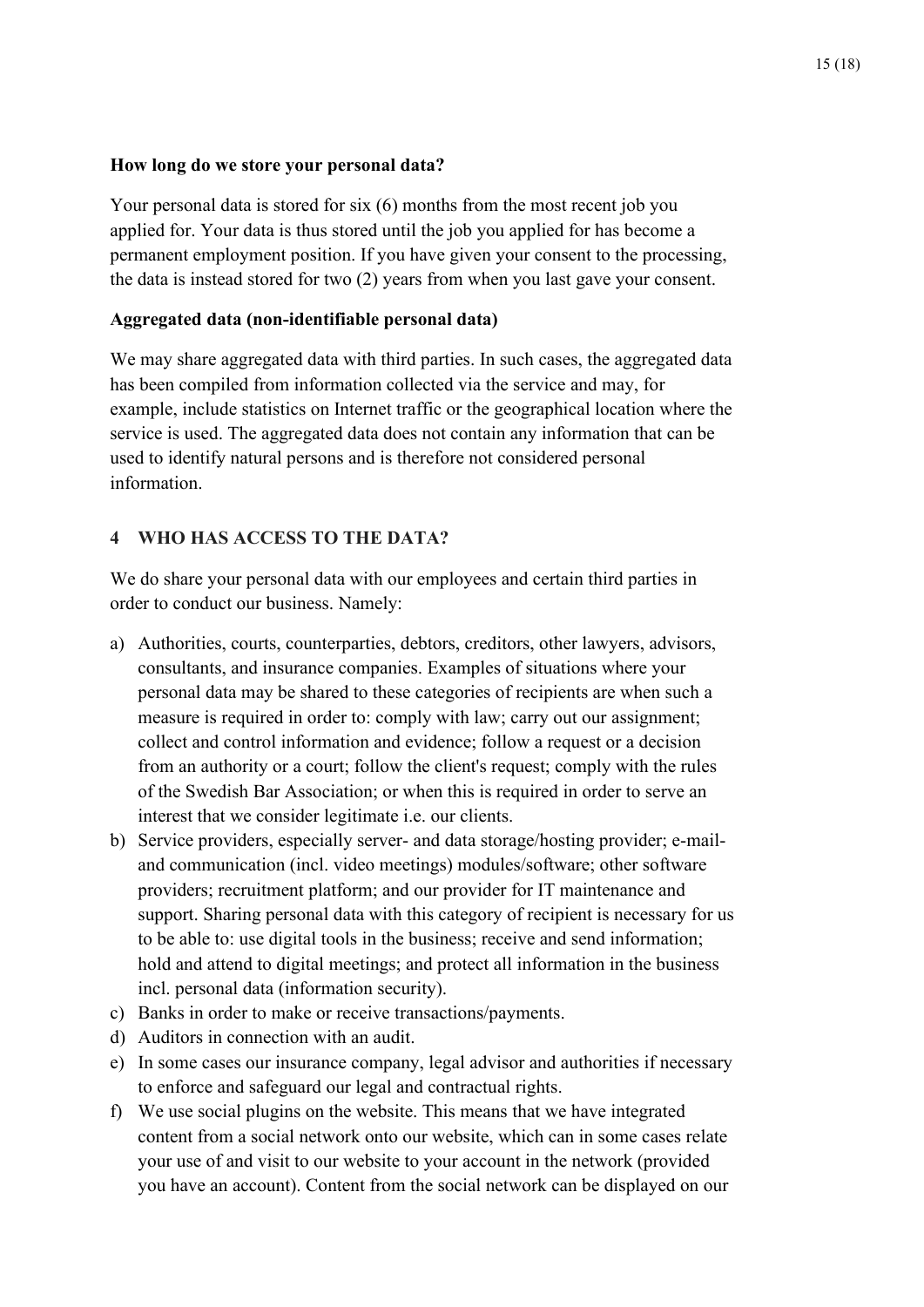website and it is possible for you to share content from our website on the social network. For information on the social network's personal data processing, visit their websites Instagram, [Facebook](https://www.facebook.com/advokatfirmanglimstedt) and [LinkedIn.](https://www.linkedin.com/company/advokatfirman-glimstedt/)

We only share your information with partners we trust and if we, when needed, have entered into the necessary data transfer agreement or personal data processing agreement.

In some cases, personal data will be disclosed to a party outside the EU or the EEA. It especially concerns cases where the client case requires us to do so e.g. where the counterparty is located outside EU/EEA. Also, we currently have software service providers based in the U.S. We only share your personal data with such parties if we have taken necessary safety precautions (e.g. entered into EU's standard contractual clauses) to assure an adequate level of protection.

# <span id="page-15-0"></span>**5 WHAT RIGHTS DO YOU HAVE?**

Below is an overall description of the rights you as a data subject have under the General Data Protection Regulation. You exercise your rights by contacting NORMA Law.

Upon receipt of your request, NORMA Law will make an assessment of the request to determine if it is justified. All rights set forth below are not absolute and exceptions may be made.

## **Access to personal data**

You are entitled to request access to the personal data that we process about you along with information about how it is being processed and any recipients of the data. NORMA Law, as data controller, will provide you with a free copy of the personal data being processed.

## **Correction of incorrect personal data**

You are entitled to request rectification of incorrect personal data. Furthermore, you are entitled to supplement incomplete personal data.

#### **Erasure of personal data**

In some cases, you are entitled to request erasure of your personal data if it is no longer necessary for the purpose for which it was collected, if there is no legal basis for its processing, or if our processing is based on your consent. However, there may be legal requirements, contractual relationships, or compelling legitimate interests that prevent us from deleting your personal data.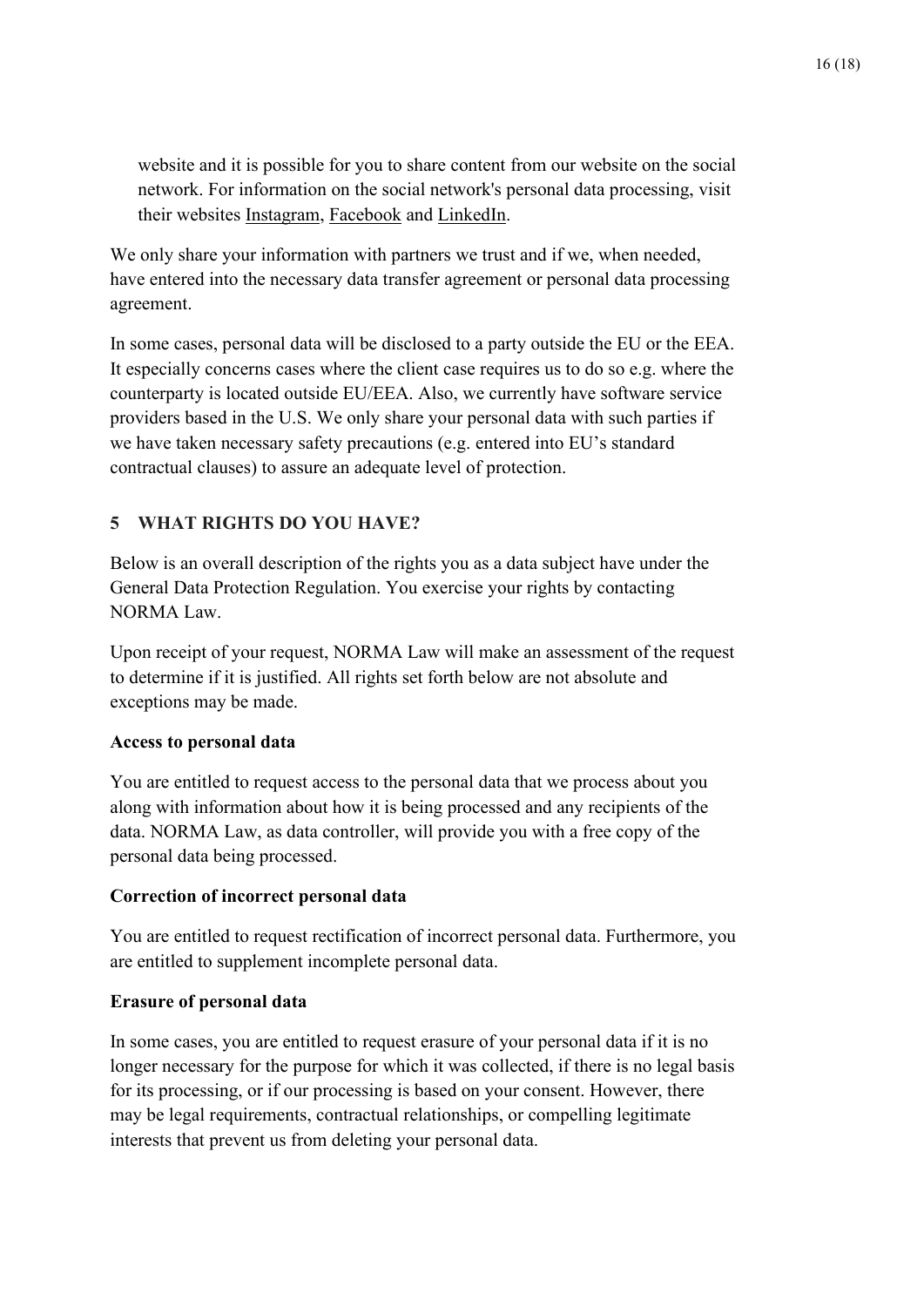# **Restriction of processing**

You are in some cases entitled to request that the processing of your personal data shall be limited until (i) incorrect data is rectified; (ii) until an objection from you has been investigated; (iii) if the data is no longer necessary for the purpose for which it was collected but you object to erasure of it and request that the processing is instead restricted; or (iv) if NORMA Law is no longer in need of the personal data but you need it to establish, exercise or defend legal claims.

# **Right to object**

You have the right to object at any time to the processing of your personal data if the legal basis for the processing is our or a third party's legitimate interest. You also have the right to object at any time to the processing of your personal data if the data is processed for direct marketing purposes.

# **Transfer your data/data portability**

You are entitled to receive the personal data that you have provided to us in electronic form and, if technically feasible, have the data transferred to another data controller. This right applies if we are processing your personal data on the basis of your consent or for fulfilling a contract with you.

## **Withdrawal of your consent**

If we are processing your personal data on the basis of your consent, you may withdraw this consent at any time. Your withdrawal does not affect the legality of our processing up to the point of your withdrawal.

## **Complaints of the processing**

If you are not satisfied with how we are processing your personal data we ask that you contact us, see our contact information in Section [2.](#page-1-1) You also have the right to lodge a complaint with a supervisory authority, which in Sweden is the Swedish Authority for Privacy Protection (www.imy.se), Integritetsskyddsmyndigheten, Box 8114, 104 20 Stockholm.

NORMA Law undertakes no personal data processing that involves automatic decision-making, including profiling.

## <span id="page-16-0"></span>**6 USE OF E-MAIL**

Please note that e-mail without encryption may involve security and confidentiality risks. An e-mail can be compared to a postcard. Therefore, we ask that you do not provide any information that you do not want a third party to see. Never provide